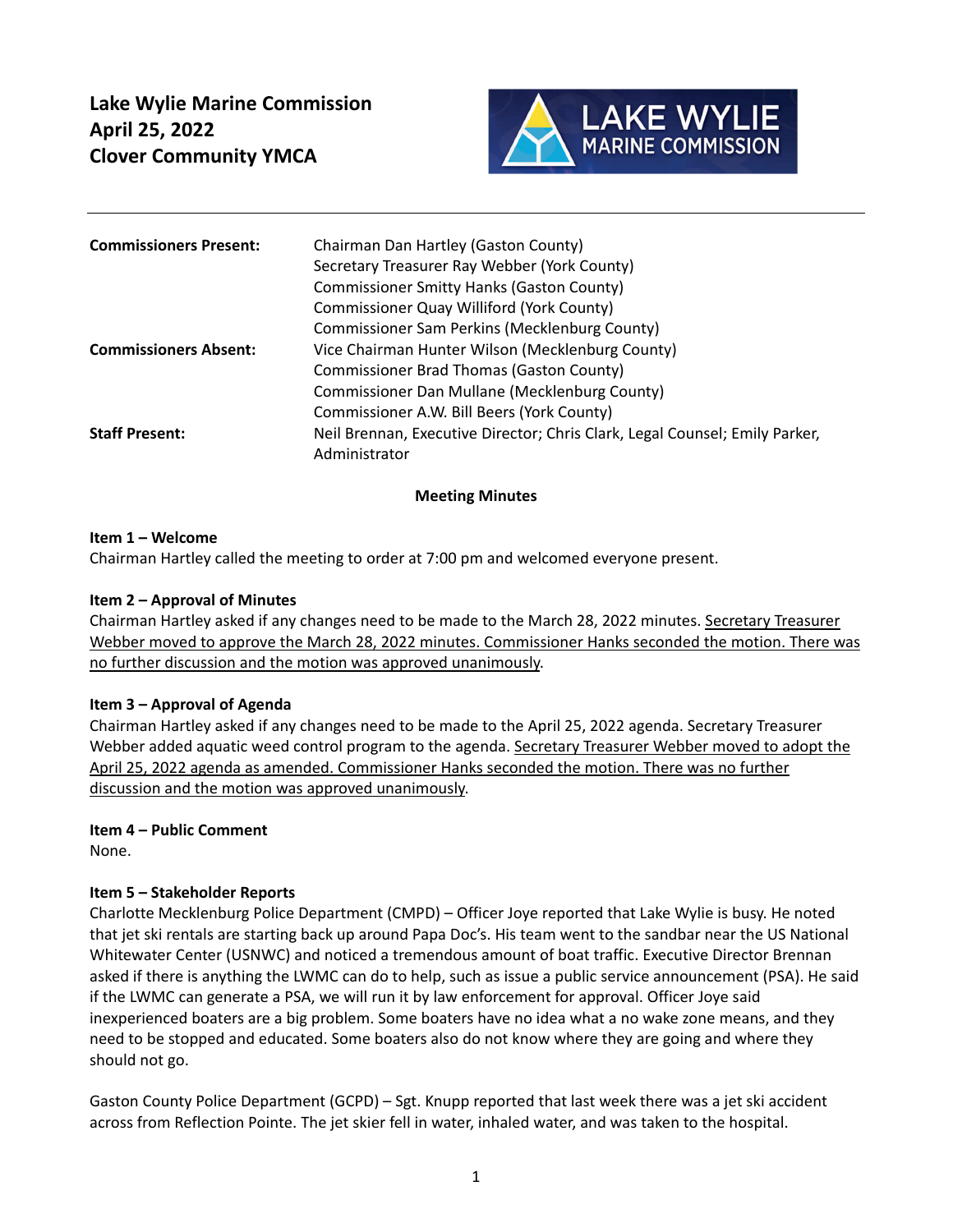The Open-water Catawba River Up and Down race will be held on May 7. His team and Gaston Emergency Medical Services (GEMS) will be out to help with that event. The Bon Temps Paddle Battle will happen later this summer, and they will help with that event as well. Secretary Treasurer Webber offered USCGA assistance with the two events. GCPD lake enforcement are citing boaters (\$25 ticket) who have not had a boater safety course. Boaters can take a course, show proof of course completion, and get rid of the ticket. He noted that GCPD does not usually get down to Papa Doc's. The amount of traffic on Lake Wylie has increased dramatically.

York County Sheriff's Office (YCSO) – No report was given. Mecklenburg County Sheriff's Office (MCSO) – No report was given. Tega Cay Police Department (TCPD) – No report was given. Mecklenburg County ABC Board Law Enforcement – No report was given. NC Wildlife Resources Commission (NCWRC) – No report was given. SC Department of Natural Resources (SCDNR) – No report was given. US Coast Guard (USCG) – No report was given. US Coast Guard Auxiliary (USCGA) – No report was given.

Mecklenburg County Land Use and Environmental Services Agency (LUESA) – Mr. Dave Ferguson reported that monitoring did not occur in April but will start up in mid‐May, as well as sampling at their summer sites. Mr. Ferguson's team has two active automated monitoring devices – one in Lochfoot Cove and the other in the back of Boyd's Cove. There is a camera mounted on the monitor in Lochfoot Cove. By using these monitors, they can keep track of rain events, construction and related turbidity. Mr. Ferguson's colleague is able to make a "flip book" of images taken with the Lochfoot Cove monitor camera (every 15 minutes) so they can see turbidity developing and dissipating. He noted that in May – September, they will be on the water taking samples each month. Mr. Ferguson asked about the timing of the Highway 74 bridge replacement project and Officer Joye said it would start in 2024.

Duke Energy – Mr. Kermitt Taylor reported that current lake level is 97.4', the low inflow protocol is still at Stage 0, and they have not approved any dredge applications. Dr. Brett Hartis said that a team will come out in May to reposition the buoy that should be in front of the Allen Steam Plant.

Catawba Riverkeeper Foundation (CRF) – Mr. Brandon Jones reported that monitoring season has arrived. The CRF will have a few interns starting soon. The RiverFest event will be held in Belmont on Saturday, May 14. The LWMC will have a booth at this event. He noted that all Swim Guide sites are sponsored on Lake Wylie. The CRF has received several autonomous sensors and will put one at their boat house on the South Fork River. Duke Energy donated their monitors to the CRF. They will purchase another brand and try out three different brands to see which works best. It was suggested that the CRF consider placing monitors downstream from construction projects (e.g., the Del Webb site). Mr. Jones noted that they have to put a system in place with regard to calibrating and cleaning the autonomous sensors. They will go out on Thursday with Dr. Hartis to check on the alligator weed thrips.

#### **Item 6 – Buoys and Buoy Maintenance Update**

Commissioner Hanks brought up Captain Adam Huth's two invoices he recently submitted for payment. He said an item on one of the invoices is a concrete mixer. Secretary Treasurer Webber said he approved that purchase. A question was raised about removing the concrete mixer (\$219.84) from the invoice. Captain Adam conducted a survey of buoys from top to bottom of Lake Wylie and found that several buoys are missing. The LWMC's current inventory includes five buoys and five anchors. Wire rope is on order and new shackles and swivel heads are needed. Executive Director Brennan forwarded a message to Captain Adam about the four Boyd's Cove buoys. For LWMC Chairperson and Boyd's Cove resident Lynn Smith said one of the buoys is back on the shore.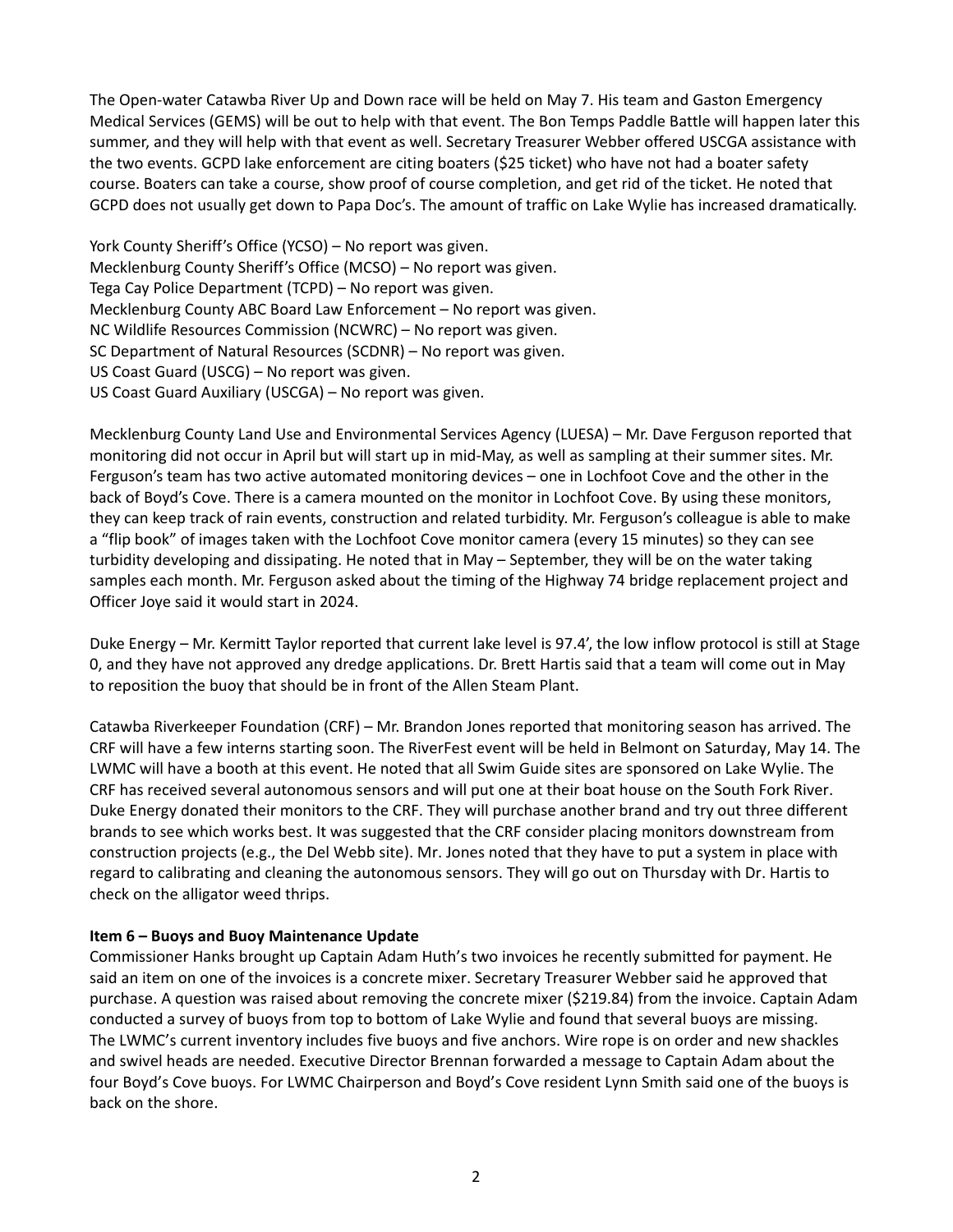# **Item 7 – Treasurer's Report**

Secretary Treasurer Webber noted that a few payments were approved in the past month. FY23 funding re‐ quests have been sent to the three contributing counties. He noted that the LWMC Budget Subcommittee will need to meet in the next few weeks to draft the FY23 budget.

For the current fiscal year (FY22):

- Gaston County has paid through June 30, 2022.
- York County and Mecklenburg County are up to date through Q3 (March 31, 2022).

# **Item 8 – Chairman's Report**

# *Added item: Aquatic Weed Quality Program*

Dr. Brett Hartis commented on hydrilla management and said Lake Wylie has 9.2 acres of hydrilla. A permit has been sought to stock 160 grass carp at the cost of \$8 per fish. The total cost of the proposal would be \$2,600 and North Carolina will pay \$1,300, leaving \$650 for the two other contributors (Duke Energy and the LWMC). The lake will be stocked with grass carp on May 12 at Kevin Loftin Park in Belmont. If the carp do not alleviate or eliminate the hydrilla issue, they will consider applying an herbicide. Commissioner Hanks moved to authorize \$650 for grass carp. Secretary Treasurer Webber seconded the motion. There was no further discussion and the motion was approved unanimously. Dr. Hartis said he would keep everyone in the loop.

# **Item 9 – Executive Director's Report**

Executive Director Brennan reported that:

**Federal Energy Regulatory Commission (FERC) Application:** Duke Energy completed their final check FERC package. The City of Belmont is recruiting a FERC specialist to help guide the application through stakeholder approval process.

**South Fork River Health Committee (now the South Fork River Health Project):** The Policy and Advocacy subcommittee met April 6. Action items assigned to the subcommittee members are:

1. Develop standard SCM regulations, i.e., enhanced SCM that should become law (e.g., wider buffers as it was noted that the South Fork River is not under the 50‐foot NC riparian buffer law). Brian Sciba and Robert Cloninger

2. Develop recommended SCMs to propose to both developers and municipalities to include in conditional rezoning (e.g., autonomous monitors downstream of sediment basin discharge piping). ‐ Sciba and Cloninger

 Note: items 1 & 2 will reference the Mecklenburg County ordinance, the Del Webb agreed to SCMs, and the proposed SCMs for the Pulte project

3. Provide the rationale ‐ the WHY ‐ for each recommendation, and the reason for rejecting some SCMs. John Searby and Neil Brennan

4. Seek grants currently available through the American Restoration Plan Act and eventually through the Bipartisan Infrastructure Act. Danlon Lawson

5. Begin a dialogue with the Soil and Water Conservation Districts of each of the three counties in an effort to get information from them on adoption of existing programs to fence livestock out of waterways, encourage larger agricultural buffers, and build wells to keep livestock from watering in the waterways. John Searby and Melissa Patton

6. Survey MS4 (Municipal Separate Storm Sewer System) Permit Managers in the South Fork River Basin on effectiveness of their stormwater programs. Develop a target list of areas of improvement where South Fork River Health Project may be able to assist (outreach, community engagement, supporting projects with funding or volunteers, etc.). Develop talking points around other challenges to compliance to share with elected officials, municipal staff leadership, and the public. Danon Lawson, Scott Attaway, and Will Cauthen.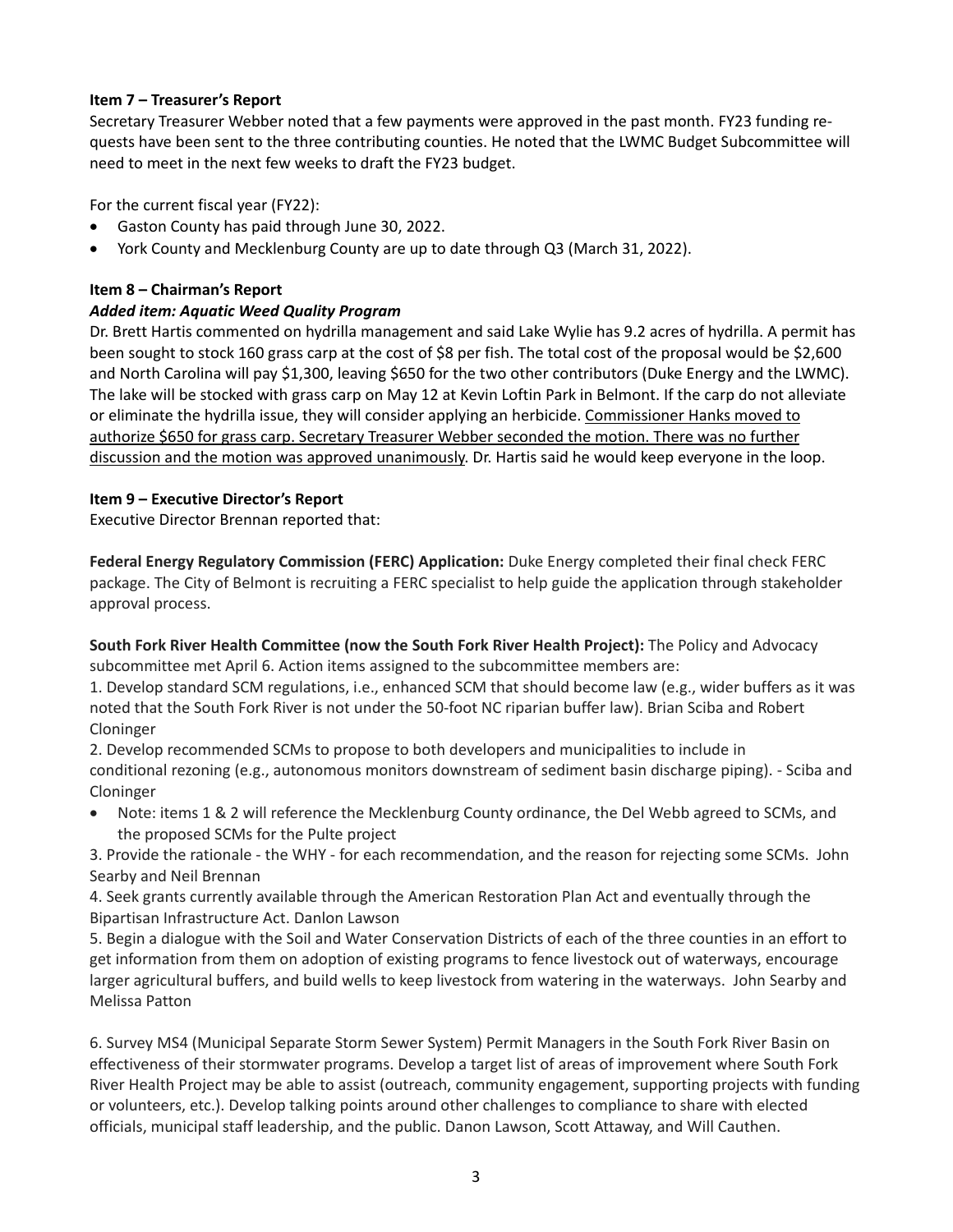**Idle Speed Zones:** Followed up on the letters to the Chairmen of the Mecklenburg County Board of Commissioners and the Gaston County Board of Commissioners and contacted the county commissions to determine if and when a presentation on this LWMC proposed regulation could be scheduled. The regulation would establish idle speed/no-wake within 50 feet of a moored or an anchored vessel, person in the water, or any **private** wharf, dock, bulkhead, or pier to be consistent with South Carolina law.

**Wake Surfing:** A new South Carolina law restricts wake surfing within 200 feet of a dock, a person in the water, or anchored watercraft. The LWMC officers have concurred in pursuing such a regulation, and I have requested North Carolina law enforcement officer support for an identical regulation for the North Carolina waters of Lake Wylie. Commissioner Elaine Powell (Mecklenburg) and Commissioner Ronnie Worley (Gaston) have initially supported such a LWMC regulation and will advise if and when to present this proposal to their respective county councils.

Executive Director Brennan reviewed the process moving forward – After law enforcement is on board, we would then approach County Commissions. Executive Director Brennan spoke to Donna Buff (Gaston County Clerk) and she suggested he put together a resolution that would cover both idle speed zones and wake surfing. Commissioner Hanks asked if the LWMC sets a fine, who will collect it and who would receive the money? Executive Director Brennan thanked Commissioner Hanks for his question and for raising a good point to consider*. (The resolution was subsequently amended to include wording addressing fines.)* 

**Catawba‐Wateree Water Management Group:** Represented the Lake Wylie Marine Commission at the Catawba‐Wateree Water Management Group's 2022 Water for All Summit in Richburg, South Carolina on March 30.

**Recommendation to North Carolina Department of Environment and Natural Resources:** Arranged for John Searby, Executive Director, Catawba Riverkeeper Foundation, to address Commission Technical Committee of the North Carolina Department of Environment and Natural Resources on April 21. He advocated for enhanced stormwater changes to the North Carolina Erosion and Sediment Control Planning and Design Manual to require wire mesh backed silt fencing along wetlands, streams, lakes or other surface water bodies as is required in Mecklenburg County. Mr. Brandon Jones presented to that Technical Committee and made recommendations. They are supposed to take the CRF's recommendations under advisement.

**Charlotte Power Squadron Brief:** Presented a slide brief to the Charlotte Power Squadron on April 4 on the organization, mission, and work of the Lake Wylie Marine Commission. After investigating an unsigned boating regulation document that was given to me that evening that was purportedly initiated by the LWMC in 2001, I determined that the document had been superseded long ago by the various state promulgated handbooks and laws on boating regulations. I will advise the Charlotte Power Squadron that the 2001 document should be ignored and will not be updated as one of their members requested.

Executive Director Brennan noted that an Arbor Day Celebration will take place this Saturday from 12‐4 in Belmont. Ms. Parker will send out a LWMC booth staffing sign up email for RiverFest.

**Item 10 – Administrator's Report** 

Ms. Parker did not have a report.